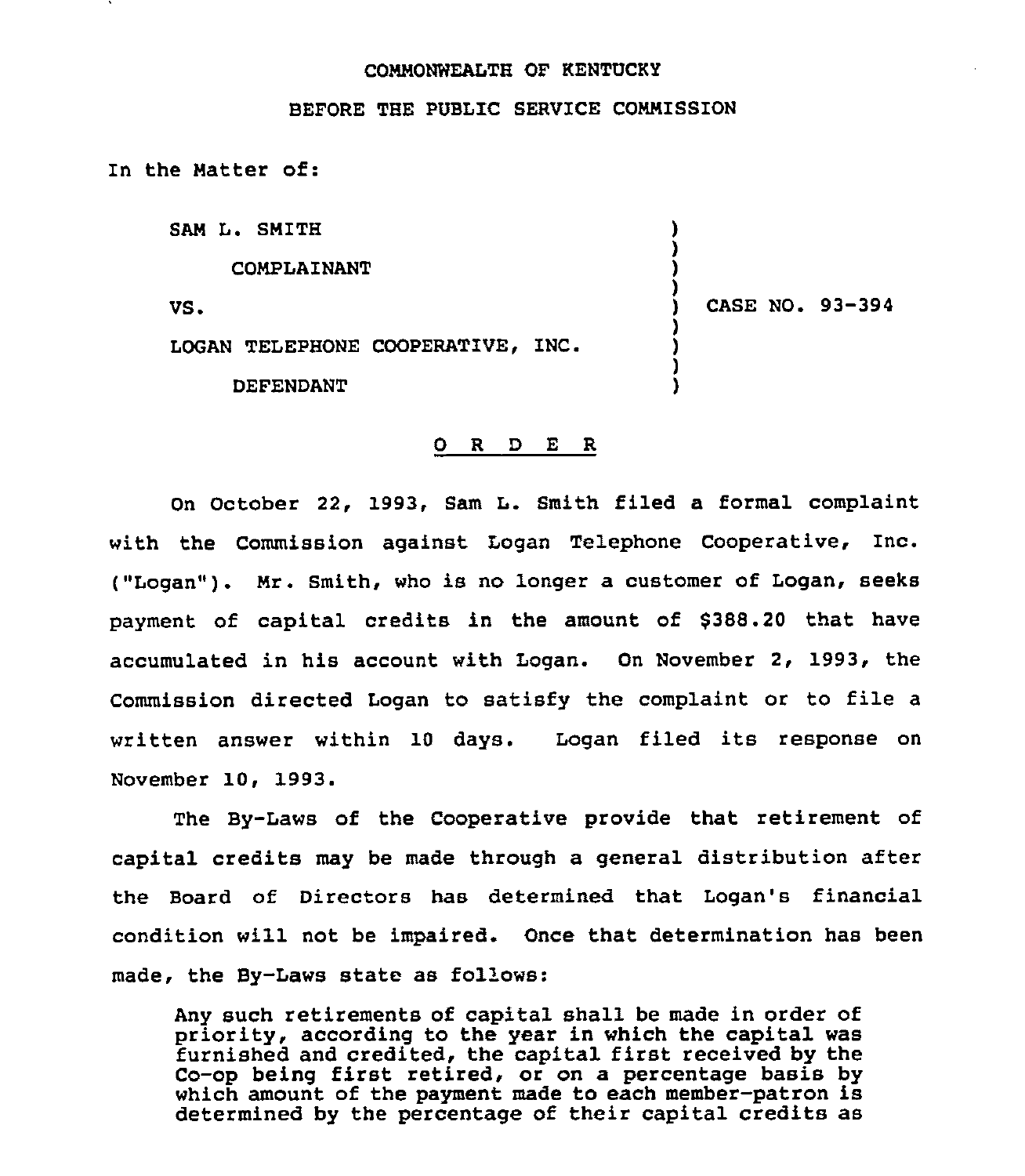compared to the total capital credits of the Co-op, or by any combination of the above methods as the Board in its discretion deems best. In no event, however, may any such capital be retired unless, after the proposed retirement, the capital of the Co-op shall equal at least forty per centum (40%} of the total assets of the Co- $OD.<sup>2</sup>$ 

Based on quarterly financial reports filed by Logan, its capital as of December 31, 1993 was approximateiy 40 percent of total assets and adherence to its By-Laws would not allow a distribution of capital credits. Logan's By-Laws require distributions in order of priority according to the year in which the capital was credited or on a percentage basis. Capital credit payments have been made in the past for the years 1960 - 1972 and the Board has not authorized any general distributions of capital credits on a percentage basis. Mr. Smith's capital credits were earned during the years of 1986— 1992 and thus no distribution has been made pertaining to the years in which Mr. Smith earned capital credits.

The Commission finds that Logan's position is consistent with its By-Laws. Therefore, no action should be taken by the Commission.

IT IS THEREFORE ORDERED that the complaint of Sam L. Smith is dismissed.

 $\mathbf{1}$ Logan Telephone Cooperative, Inc. By-Laws, Article VII, pg. 7.